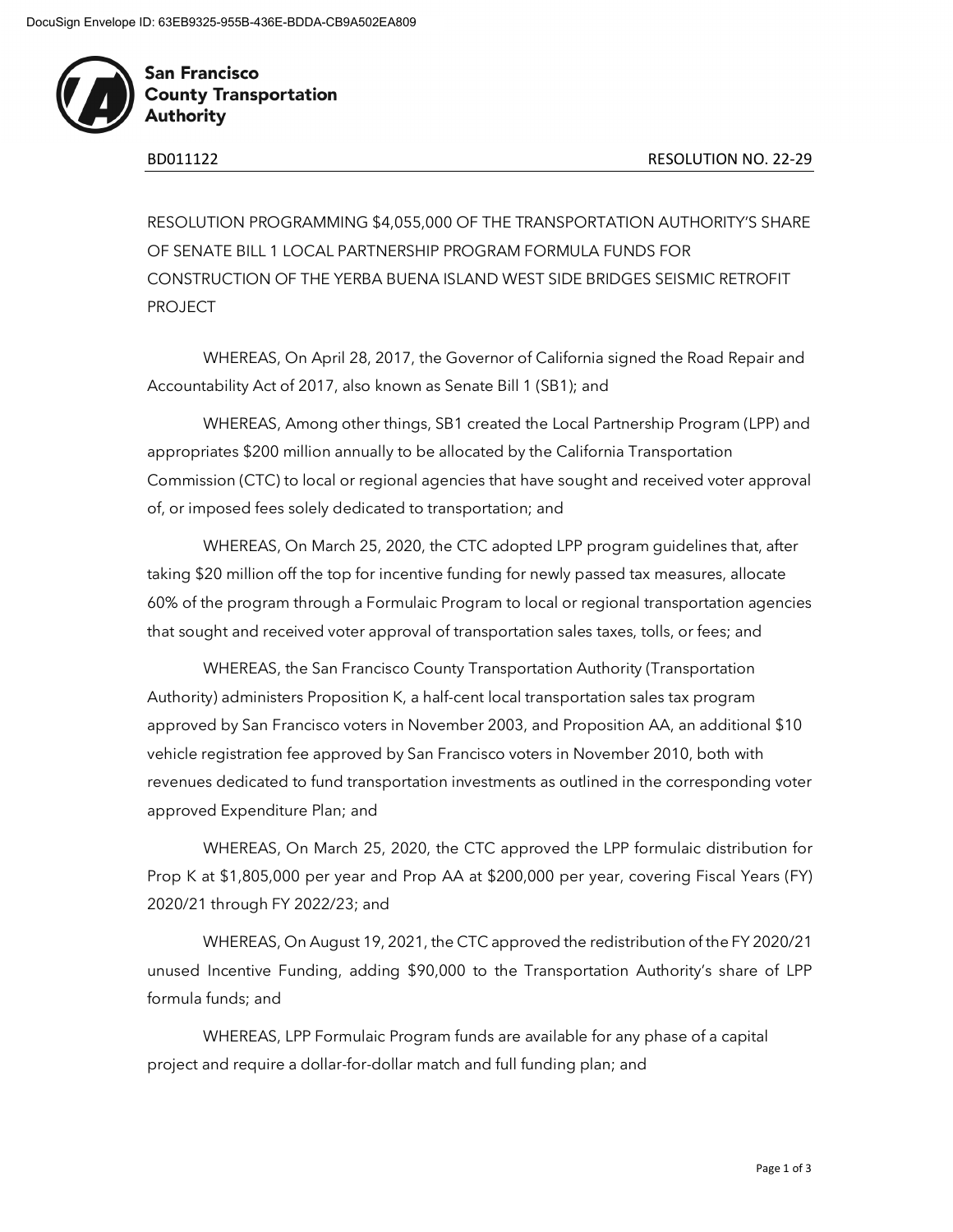

**San Francisco County Transportation Authority** 

WHEREAS, On June 22, 2021, the Board approved programming \$1,050,000 to the I-280 Southbound Ocean Avenue Off-Ramp Realignment Project design phase and \$1,000,000 to the Yerba Buena Island (YBI) Multi-Use Pathway environmental phase to advance project development and competitiveness for future grants; and

WHEREAS, Transportation Authority staff recommend programming the remaining \$4,055,000 in LPP formula funds to the YBI West Side Bridges Seismic Retrofit Project (Project), as shown in Attachment 1, for the local contribution needed to close the project's remaining funding gap and leverage federal and state funds; and

WHEREAS, Scope, schedule, cost, funding and other details on the Project are contained in the attached Project Information Form (Attachment 2); and

WHEREAS, Transportation Authority staff have determined the project meets the requirements of the LPP Formulaic Program and advances a project priority included in the Transportation Authority's adopted work program that is otherwise difficult to fund with funds the Transportation Authority typically administers; now, therefore, be it

RESOLVED, That the Transportation Authority hereby programs \$4,055,000 of its share of LPP Formulaic Program funds in FY 2020/21 – 2022/23 for construction of the Yerba Buena Island West Side Bridges Seismic Retrofit Project; and be it further

RESOLVED, That the Executive Director is hereby authorized to communicate this information to the CTC and all other relevant agencies and interested parties.

## Attachments (2):

- 1. Proposed LPP Formulaic Program Priorities
- 2. Project Information Form (1)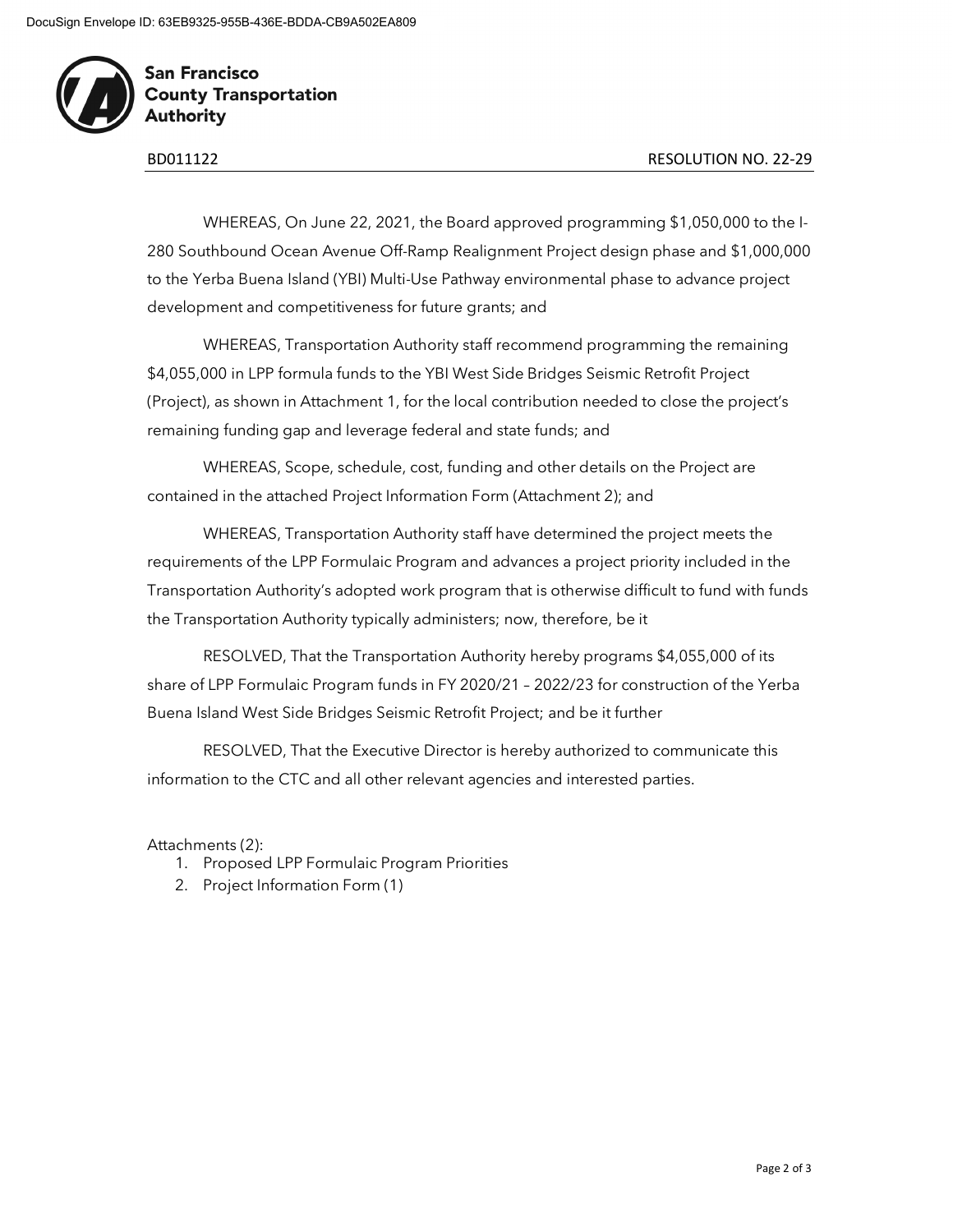

**San Francisco County Transportation** Authority

BD011122 RESOLUTION NO. 22-29

The foregoing Resolution was approved and adopted by the San Francisco County Transportation Authority at a regularly scheduled meeting thereof, this 25th day of January, 2022, by the following votes:

|         | Ayes:                                    |           | Commissioners Chan, Haney, Mandelman, Mar, Melgar,<br>Peskin, Preston, Ronen, Safai, Stefani, and Walton (11) |  |  |  |  |
|---------|------------------------------------------|-----------|---------------------------------------------------------------------------------------------------------------|--|--|--|--|
|         | <b>Nays:</b>                             | (0)       |                                                                                                               |  |  |  |  |
|         | <b>Absent:</b>                           | (0)       |                                                                                                               |  |  |  |  |
|         | DocuSigned by:                           | lmair     | 1/31/2022                                                                                                     |  |  |  |  |
|         | Rafael Mandelman<br>Chair                |           | Date                                                                                                          |  |  |  |  |
| ATTEST: | DocuSigned by:<br>Tilly Chang            | 8AR8RF49R | 1/27/2022                                                                                                     |  |  |  |  |
|         | Tilly Chang<br><b>Executive Director</b> |           | Date                                                                                                          |  |  |  |  |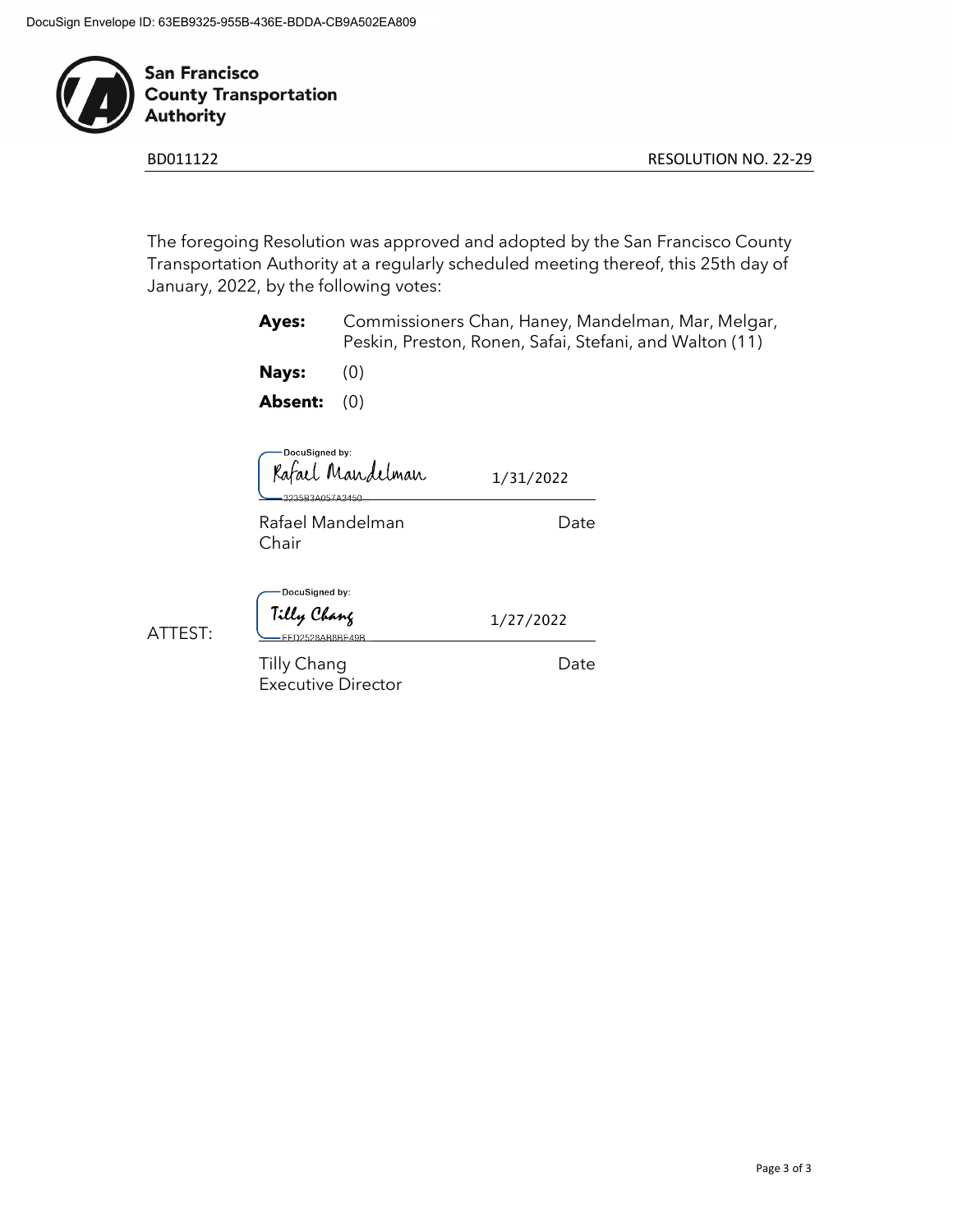## **Attachment 1. Proposed and Approved Local Partnership Program (LPP) Formulaic Program Priorities**

| Fiscal Year Sponsor <sup>1</sup> |              | <b>Project Name</b>                                                         | <b>Project Description</b>                                                                                                                                                                                                                                                                                                                                                                                                                                                                                                                                                                                                                                                                                                                                                                                                                                     | Phase(s)      | District(s) | Cost of<br>Requested<br>Phase | <b>LPP</b> Funds<br>Requested | <b>LPP</b> Funds<br>Programmed |
|----------------------------------|--------------|-----------------------------------------------------------------------------|----------------------------------------------------------------------------------------------------------------------------------------------------------------------------------------------------------------------------------------------------------------------------------------------------------------------------------------------------------------------------------------------------------------------------------------------------------------------------------------------------------------------------------------------------------------------------------------------------------------------------------------------------------------------------------------------------------------------------------------------------------------------------------------------------------------------------------------------------------------|---------------|-------------|-------------------------------|-------------------------------|--------------------------------|
| Proposed                         |              |                                                                             |                                                                                                                                                                                                                                                                                                                                                                                                                                                                                                                                                                                                                                                                                                                                                                                                                                                                |               |             |                               |                               |                                |
| 21/22<br>(anticipated)           | <b>SFCTA</b> | Yerba Buena<br>Island West<br>Side Bridges<br>Seismic Retrofit<br>Project   | The Project will seismically retrofit eight existing bridge structures along<br>Treasure Island Road to meet current seismic safety standards. One of the<br>structures will be seismically retrofitted, while the remaining bridges will be<br>demolished and replaced. These bridge structures are a critical connection<br>between Yerba Buena Island, Treasure Island, and the Bay Bridge. This project<br>is part of the I-80 Interchange Improvement Project, an effort to replace and<br>retrofit key roads and on- and off-ramps that connect the I-80 and Yerba Buena<br>Island. The project also includes new bicycle linkages with improved safety for<br>thousands of expected new residents and visitors. Pending funding availabilty, we<br>anticipate construction to begin summer 2022 and the project to be open for use<br>by December 2025. | Construction  | 6           | \$111,700,000                 | \$4,055,000                   |                                |
| Approved (Res 21-55, 06/22/2021) |              |                                                                             |                                                                                                                                                                                                                                                                                                                                                                                                                                                                                                                                                                                                                                                                                                                                                                                                                                                                |               |             |                               |                               |                                |
| 21/22                            | <b>SFCTA</b> | $I-280$<br>Southbound<br>Ocean Avenue<br>Off-Ramp<br>Realignment<br>Project | This project will improve safety and circulation by realigning the existing<br>southbound Ocean Avenue off-ramp from a free flow right turn to a signalized T-<br>intersection. Work will be coordinated with SFMTA's planning for bike lanes on<br>Ocean Avenue. We expect that design will be complete by Fall 2023, with<br>construction to start in 2024, subject to funding availability.                                                                                                                                                                                                                                                                                                                                                                                                                                                                 | Design        | 7           | 2,100,000<br>\$               |                               | \$1,050,000                    |
| 21/22                            | <b>SFCTA</b> | Yerba Buena<br>Island Multi-<br>Use Pathway<br>Project                      | This project will provide new pedestrian and bicycle facilities that extend from<br>the existing San Francisco-Oakland Bay Bridge (SFOBB) East Span Bicycle and<br>Pedestrian Path's Yerba Buena Island terminus to the new Treasure Island Ferry<br>Terminal. This path would also tie into the planned SFOBB West Span bicycle<br>and pedestrian facility currently being developed by the Bay Area Toll Authority<br>and Metropolitan Transportation Commission.                                                                                                                                                                                                                                                                                                                                                                                            | Environmental | 6           | 3,000,000                     |                               | \$1,000,000                    |
|                                  |              |                                                                             |                                                                                                                                                                                                                                                                                                                                                                                                                                                                                                                                                                                                                                                                                                                                                                                                                                                                |               | Total       | \$117,050,000                 | \$4,055,000                   | \$2,050,000                    |

Total LPP Formulaic Funds Available \$ 6,105,000

LPP Formulaic Funds Remaining to Program \$

<sup>1</sup> Sponsor abbreviations include: the San Francisco County Transportation Authority (SFCTA).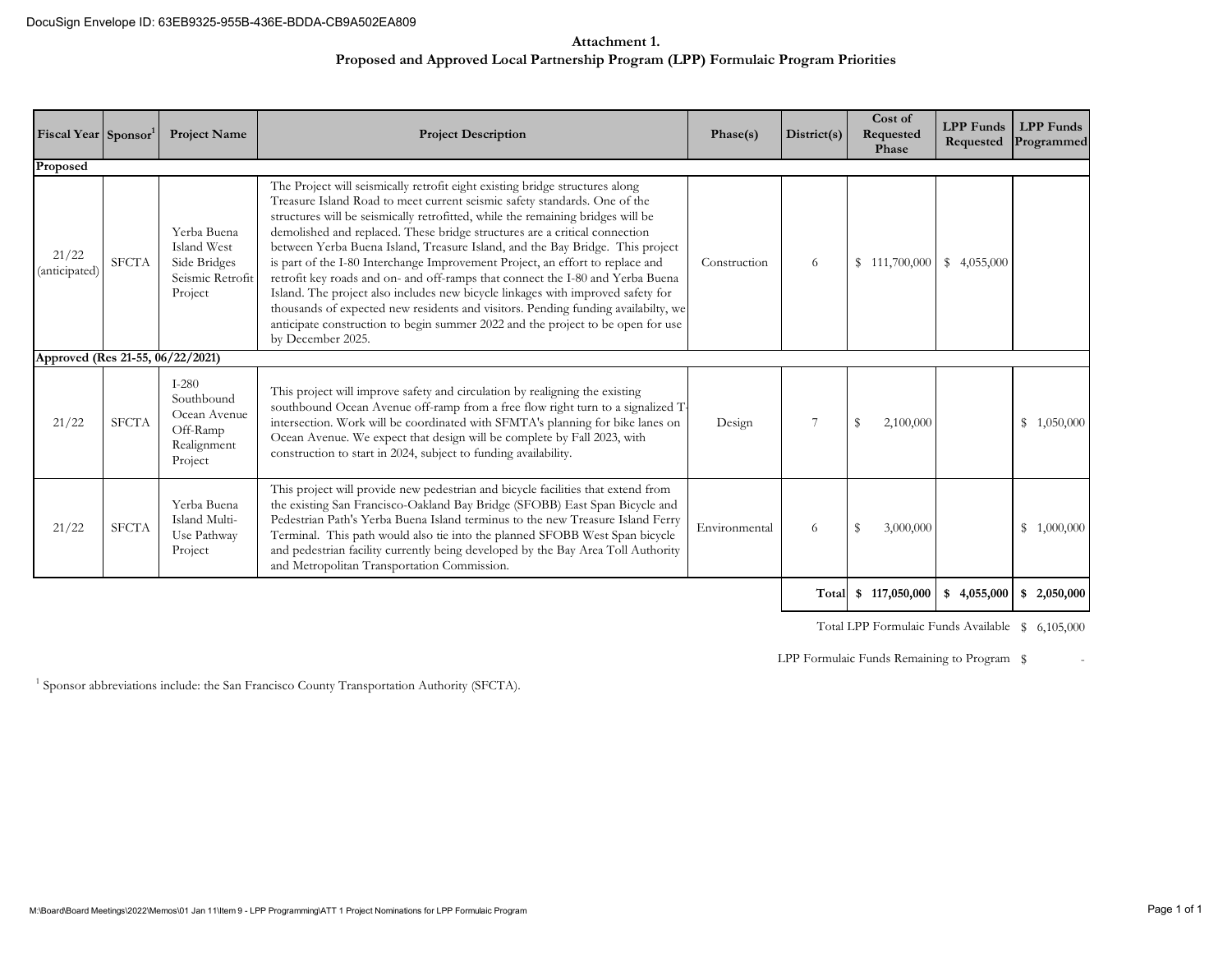# San Francisco<br>County Transportation<br>Authority

## **SB1 Local Partnership Program - Formula Project Information Form**

| <b>Project Name:</b>                                                                                                                                                                                                                                                                                                                                                                                                                                                                                                             | Yerba Buena Island West Side Bridges Retrofit Project                                                                                                                                                                                                                                                                                                                                                                                                                                                                                                                                                                                                                                                                                                                                                                                                                                                                                                                                                                                                                                                                                                                                                                                                                                                                           |  |  |  |  |  |
|----------------------------------------------------------------------------------------------------------------------------------------------------------------------------------------------------------------------------------------------------------------------------------------------------------------------------------------------------------------------------------------------------------------------------------------------------------------------------------------------------------------------------------|---------------------------------------------------------------------------------------------------------------------------------------------------------------------------------------------------------------------------------------------------------------------------------------------------------------------------------------------------------------------------------------------------------------------------------------------------------------------------------------------------------------------------------------------------------------------------------------------------------------------------------------------------------------------------------------------------------------------------------------------------------------------------------------------------------------------------------------------------------------------------------------------------------------------------------------------------------------------------------------------------------------------------------------------------------------------------------------------------------------------------------------------------------------------------------------------------------------------------------------------------------------------------------------------------------------------------------|--|--|--|--|--|
| <b>Implementing Agency:</b>                                                                                                                                                                                                                                                                                                                                                                                                                                                                                                      | <b>SFCTA</b>                                                                                                                                                                                                                                                                                                                                                                                                                                                                                                                                                                                                                                                                                                                                                                                                                                                                                                                                                                                                                                                                                                                                                                                                                                                                                                                    |  |  |  |  |  |
| <b>Project Location:</b>                                                                                                                                                                                                                                                                                                                                                                                                                                                                                                         | Yerba Buena Island, San Francisco, CA                                                                                                                                                                                                                                                                                                                                                                                                                                                                                                                                                                                                                                                                                                                                                                                                                                                                                                                                                                                                                                                                                                                                                                                                                                                                                           |  |  |  |  |  |
| <b>Supervisorial District(s):</b>                                                                                                                                                                                                                                                                                                                                                                                                                                                                                                | District 6                                                                                                                                                                                                                                                                                                                                                                                                                                                                                                                                                                                                                                                                                                                                                                                                                                                                                                                                                                                                                                                                                                                                                                                                                                                                                                                      |  |  |  |  |  |
| <b>Project Manager and Contact</b><br>Information (phone and email):                                                                                                                                                                                                                                                                                                                                                                                                                                                             | Mike Tan, (415) 522-4826, mike.tan@sfcta.org                                                                                                                                                                                                                                                                                                                                                                                                                                                                                                                                                                                                                                                                                                                                                                                                                                                                                                                                                                                                                                                                                                                                                                                                                                                                                    |  |  |  |  |  |
| <b>Brief Project Description</b> (50 words<br>max):                                                                                                                                                                                                                                                                                                                                                                                                                                                                              | The YBI West Side Bridges Retrofit will seismically retrofit eight existing bridge structures along Treasure<br>Island Road to meet current seismic safety standards. One of the structures will be seismically retrofitted,<br>while the remaining bridges will be demolished and replaced. These bridge structures are a critical<br>connection between Yerba Buena Island, Treasure Island, and the Bay Bridge. This project is part of the I-<br>80 Interchange Improvement Project, an effort to replace and retrofit key roads and on- and off-ramps<br>that connect the I-80 and Yerba Buena Island. The project also includes new bicycle linkages with<br>improved safety for thousands of expected new residents and visitors.                                                                                                                                                                                                                                                                                                                                                                                                                                                                                                                                                                                        |  |  |  |  |  |
| Detailed Scope (may attach Word<br>document): Describe the project scope,<br>benefits, coordination with other<br>projects in the area (e.g. paving,<br>MuniForward), and how the project<br>would meet the Local Partnership<br>Program screening and prioritization<br>criteria (e.g., quantifiable air quality<br>improvements, VMT reduction, increase<br>safety, improve current system<br>conditions, and advance transportation,<br>land use, and housing goals). Please<br>describe how this project was<br>prioritized. | The Project encompasses eight (8) existing bridge structures on the west side of Yerba Buena Island.<br>These structures generally comprise a viaduct along Treasure Island Road, just north of the San<br>Francisco-Oakland Bay Bridge (SFOBB). The Project limits along Treasure Island Road are from the<br>SFOBB to approximately 2000-feet northward. This stretch of Treasure Island Road includes the bridge<br>structures and portions of "at-grade" roadway. These bridges were constructed between 1937 and 1964<br>and have been determined to be seismically deficient. The San Francisco County Transportation<br>Authority (Transportation Authority), in cooperation with the California Department of Transportation<br>(Caltrans) and the Federal Highway Administration (FHWA), propose to bring the bridge structures up<br>to current seismic safety standards. The Project consists of the following seismic retrofit strategy, which<br>has been determined to be the most cost-effective approach:<br>- Demolish seven (7) bridge structures;<br>- Realign roadway into the hillside;<br>- Construct six (6) retaining walls;<br>- Construct one undercrossing structure; and<br>- Pave/stripe for new class II bicycle facility on widened roadway; and<br>- Seismically retrofit one bridge structure. |  |  |  |  |  |
| Community Engagement/Support<br>(may attach Word doc): Please<br>reference any community outreach that<br>has occurred and whether the project is<br>included in any plans (e.g. neighborhood<br>transportation plan, corridor<br>improvement study, etc.).                                                                                                                                                                                                                                                                      | SFCTA has worked closely with the community and stakeholders. SFCTA worked with Assemblyman<br>David Chiu to implement legislation (AB2374) for the SFCTA to utilize the Construction<br>Manager/General Contractor (CMGC) project delivery method. It was approved by the Governor on<br>September 28, 2016. SFCTA Board approved contract for Golden State Bridge/Obayashi JV to<br>perform CMGC Services in December 2018.<br>SFCTA sought feedback from the San Francisco Bicycle Coalition and Bike East Bay regarding the<br>project and a potential bike path next to the West Side Bridges Project on September 18, 2020. They<br>were both very supportive of the project and consider it a high priority project. The project team also<br>presented the project to the SFCTA Citizens Advisory Committee on September 23, 2020 and to the<br>SFCTA Board on October 20, 2020.                                                                                                                                                                                                                                                                                                                                                                                                                                        |  |  |  |  |  |
| <b>Additional Materials: Please attach</b><br>maps, drawings, photos of current<br>conditions, etc. to support<br>understanding of the project.                                                                                                                                                                                                                                                                                                                                                                                  | Area Map Attached                                                                                                                                                                                                                                                                                                                                                                                                                                                                                                                                                                                                                                                                                                                                                                                                                                                                                                                                                                                                                                                                                                                                                                                                                                                                                                               |  |  |  |  |  |
| Partner Agencies: Please list partner<br>agencies and identify a staff contact at<br>each agency.                                                                                                                                                                                                                                                                                                                                                                                                                                | Treasure Island Development Authority (TIDA) - Liz Hirschhorn<br>Caltrans - Jimmy Panmai<br>Federal Highway Administration - Lanh Phan                                                                                                                                                                                                                                                                                                                                                                                                                                                                                                                                                                                                                                                                                                                                                                                                                                                                                                                                                                                                                                                                                                                                                                                          |  |  |  |  |  |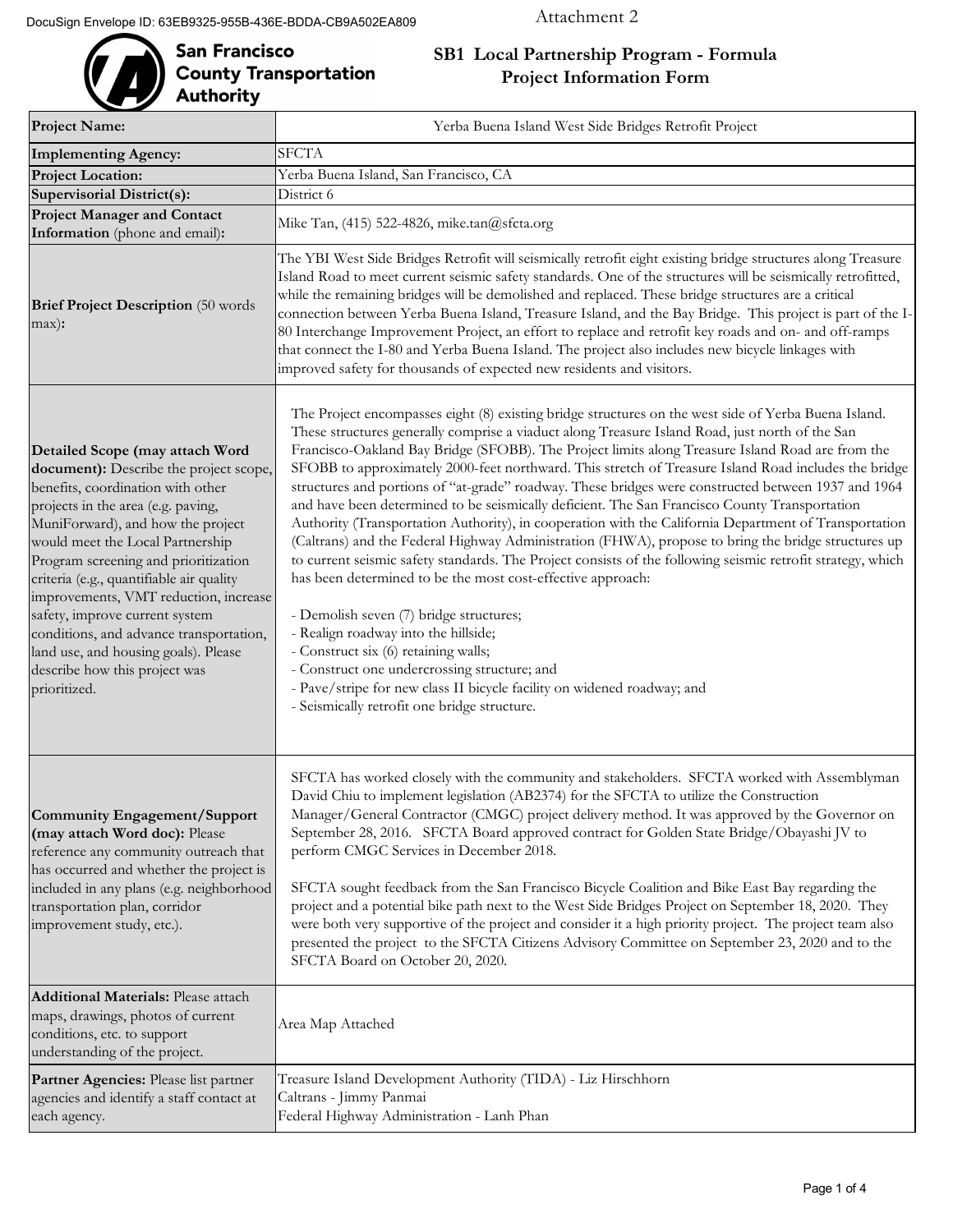## San Francisco SB1 Local Partnership Program - Formula **County Transportation**Project Information Form

**Type of Environmental Clearance Required/Date Received:** 

Categorically Exempt

| <b>Project Delivery Milestones</b>       | <b>Status</b> | Work                                       | <b>Start Date</b>         |                      | <b>End Date</b>           |                      |
|------------------------------------------|---------------|--------------------------------------------|---------------------------|----------------------|---------------------------|----------------------|
| Phase*                                   | $%$ Complete  | In-house,<br>Contracted, or<br><b>Both</b> | Month                     | <b>Calendar Year</b> | Month                     | <b>Calendar Year</b> |
| Planning/Conceptual Engineering          | $100\%$       | Contracted                                 | Apr-Jun                   | 2013                 | Jan-Mar                   | 2015                 |
| Environmental Studies (PA&ED)            | $100\%$       | Contracted                                 | $Oct\text{-}\mathrm{Dec}$ | 2014                 | $Oct\text{-}\mathrm{Dec}$ | 2017                 |
| Design Engineering (PS&E)                | $100\%$       | Contracted                                 | Apr-Jun                   | 2018                 | Oct-Dec                   | 2020                 |
| Right-of-way                             | $100\%$       | Contracted                                 | Apr-Jun                   | 2018                 | $Oct\text{-}\mathrm{Dec}$ | 2020                 |
| Advertise Construction                   | $0\%$         | N/A                                        | Jan-Mar                   | 2022                 | N/A                       | N/A                  |
| Start Construction (e.g. Award Contract) | $0\%$         | Contracted                                 | Apr-Jun                   | 2022                 | N/A                       | N/A                  |
| Open for Use                             | N/A           | N/A                                        | N/A                       | N/A                  | Oct-Dec                   | 2025                 |

\*LPP Formulaic funds may be used for any capital project component (PA&ED, PS&E, ROW, and Construction).

## **Comments**

This project will be coordinated with several projects, including: Southgate Road, Hillcrest Road Widening, YBI Multi-use Pathway, and BATA's West Span Skyway. The project is utilizing the CMGC delivery method in which a contractor is brought onboard during design phase and may result in accelerated bid and award phase. Construction schedule is contingent on securing full funding for this phase.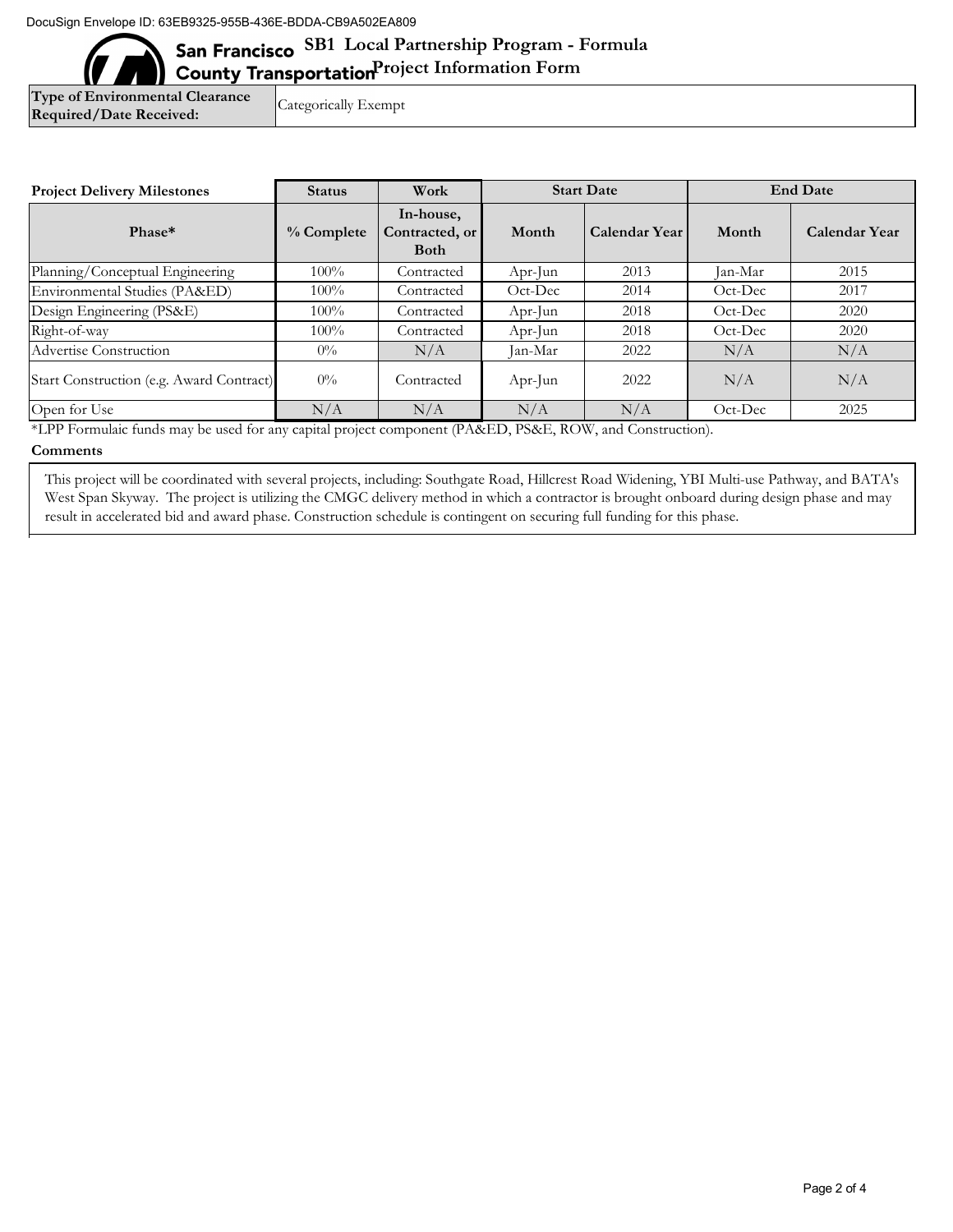## **SB1 Local Partnership Program - Formula Project Information Form**

| <b>Project Name:</b>                  |               |                                | Yerba Buena Island West Side Bridges Retrofit Project |               |                                                                           |  |
|---------------------------------------|---------------|--------------------------------|-------------------------------------------------------|---------------|---------------------------------------------------------------------------|--|
| <b>COST ESTIMATE AND FUNDING PLAN</b> |               | <b>Funding Source by Phase</b> |                                                       |               |                                                                           |  |
| Phase                                 | Cost          | <b>LPP</b><br>Prop K<br>Other  |                                                       |               | <b>Source of Cost Estimate</b>                                            |  |
| Planning/Conceptual Engineering       | \$1,600,000   |                                |                                                       | \$1,600,000   | Actual cost                                                               |  |
| Environmental Studies (PA&ED)         | \$3,900,000   |                                |                                                       | \$3,900,000   | Actual cost                                                               |  |
| Design Engineering (PS&E)             | \$14,600,000  |                                |                                                       | \$14,600,000  | Actual cost                                                               |  |
| Right-of-way                          | \$800,000     |                                |                                                       | \$800,000     | Actual cost                                                               |  |
| Construction                          | \$111,700,000 | \$4,055,000                    |                                                       | \$107,645,000 | <b>SFCTA</b> Construction<br>Management General Contractor<br>(CMGC) Team |  |
| <b>TOTAL PROJECT COST</b>             | \$132,600,000 | \$4,055,000                    | \$0                                                   | \$128,545,000 |                                                                           |  |
| Percent of Total                      |               | $3\%$                          | $0\%$                                                 | 97%           |                                                                           |  |

## **FUNDING PLAN FOR REQUESTED PHASE - ALL SOURCES**

| <b>Funding Source</b>             | Planned      | Programmed   | Allocated | <b>TOTAL</b>  | Desired FY of Programming<br>for LPP |
|-----------------------------------|--------------|--------------|-----------|---------------|--------------------------------------|
| <b>LPP</b> Formula                | \$4,055,000  | N/A          | N/A       | \$4,055,000   | 21/22                                |
| Federal HBP                       |              | \$54,840,000 |           | \$54,840,000  |                                      |
| RAISE                             |              | \$18,000,000 |           | \$18,000,000  |                                      |
| State Prop 1B                     |              | \$7,100,000  |           | \$7,100,000   |                                      |
| MTC / BATA                        | \$5,300,000  | \$2,700,000  |           | \$8,000,000   |                                      |
| <b>TIDA</b>                       | \$890,000    | \$3,480,000  |           | \$4,370,000   |                                      |
| State                             | \$10,000,000 |              |           | \$10,000,000  |                                      |
| CCSF General Fund                 | \$3,000,000  |              |           | \$3,000,000   |                                      |
| TBD (e.g. additional State funds) | \$2,335,000  |              |           | \$2,335,000   |                                      |
| <b>TOTAL</b>                      | \$25,580,000 | \$86,120,000 | \$0       | \$111,700,000 |                                      |

## **Comments/Concerns**

Transportation Authority staff are actively working with Caltrans, MTC, TIDA and other key stakeholders to secure full funding for this critical safety project. CTC will only program LPP funds to projects with a fully funded useable segment/phase. We may request to program funds in FY 2022/23 if needed.